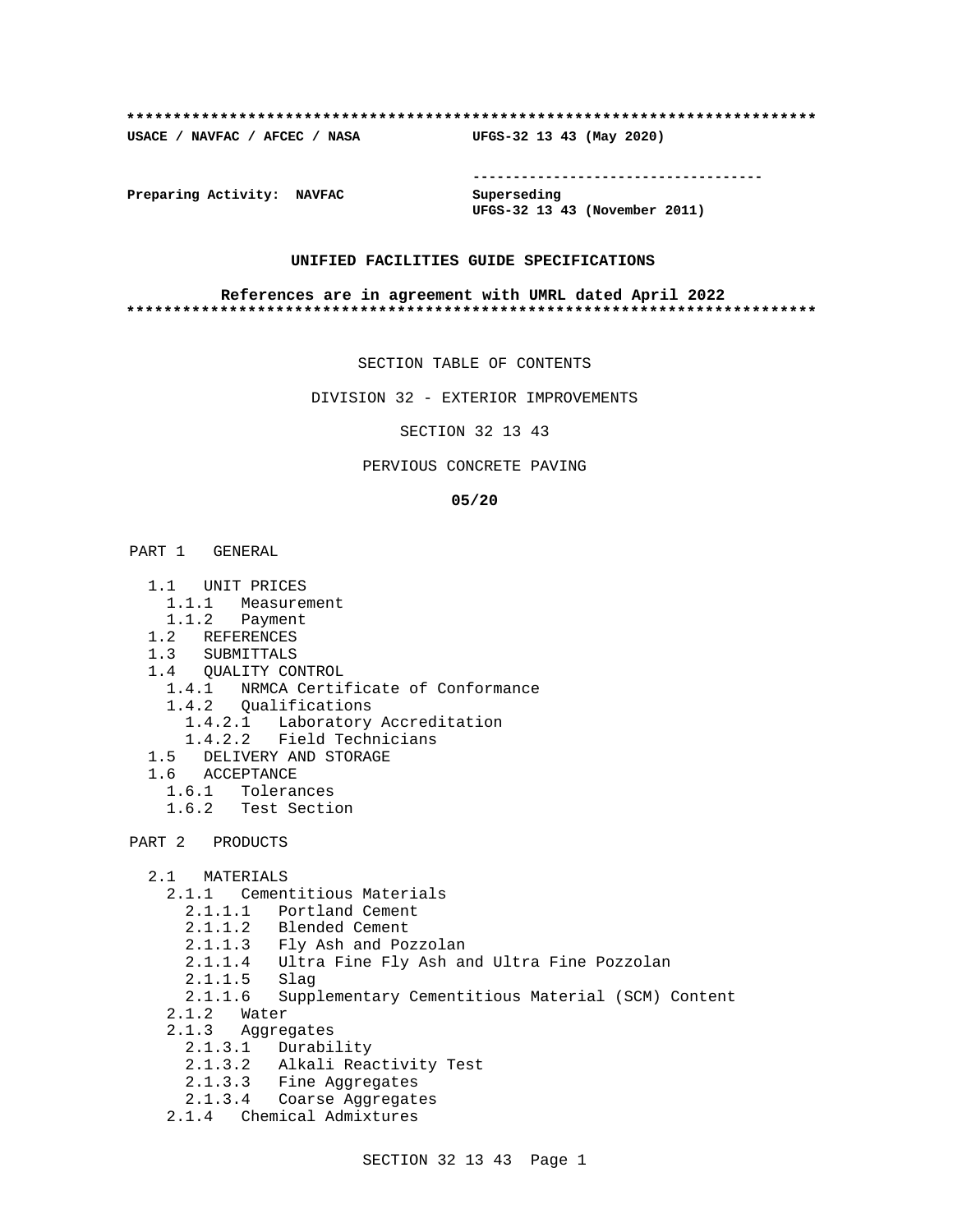- 2.1.4.1 Water Reducing and Retarding Admixtures
- 2.1.4.2 Air Entraining Admixture
- 2.1.4.3 Hydration Retarding Admixture
- 2.1.5 Curing Materials
	- 2.1.5.1 Polyethylene Sheet
- 2.1.6 Edge Restraints
- 2.1.7 Riser Strips
	- 2.2 MIX DESIGN
		- 2.2.1 Mix Design Report
		- 2.2.2 Mix Verification
	- 2.3 EQUIPMENT
		- 2.3.1 Compaction Equipment
			- 2.3.1.1 Pipe Roller
			- 2.3.1.2 Plate Compactor
		- 2.3.2 Vibratory Screed
		- 2.3.3 Jointing Tool
		- 2.3.4 Concrete Saw
		- 2.3.5 Straightedge
- PART 3 EXECUTION
	- 3.1 PREPARATION FOR PERVIOUS PAVING
	- 3.2 WEATHER LIMITATIONS
	- 3.2.1 Inclement Weather
	- 3.2.2 Cold Weather
	- 3.2.3 Hot Weather
	- 3.3 CONCRETE PRODUCTION
	- 3.4 PAVING
		- 3.4.1 Paving Plan
		- 3.4.2 Placing
		- 3.4.3 Fixed Form Paving
		- 3.4.4 Operation
		- 3.4.5 Compaction
	- 3.5 FINISHING CONCRETE
		- 3.5.1 Fixed Form Finishing
			- 3.5.1.1 Joint Finish
		- 3.5.2 Edging
		- 3.5.3 Jointing
	- 3.6 CURING
	- 3.6.1 White-Polyethylene Sheet
	- 3.7 FIELD QUALITY CONTROL
		- 3.7.1 Sampling
		- 3.7.2 Consistency Tests
		- 3.7.3 Sample Cores
		- 3.7.4 Field Infiltration Tests
		- 3.7.5 Surface Testing
			- 3.7.5.1 Surface Smoothness Requirements
		- 3.7.5.2 Surface Smoothness Testing Method
		- 3.7.6 Plan Grade Testing and Conformance
	- 3.8 Pavement Protection
	- 3.9 Open To Traffic

-- End of Section Table of Contents --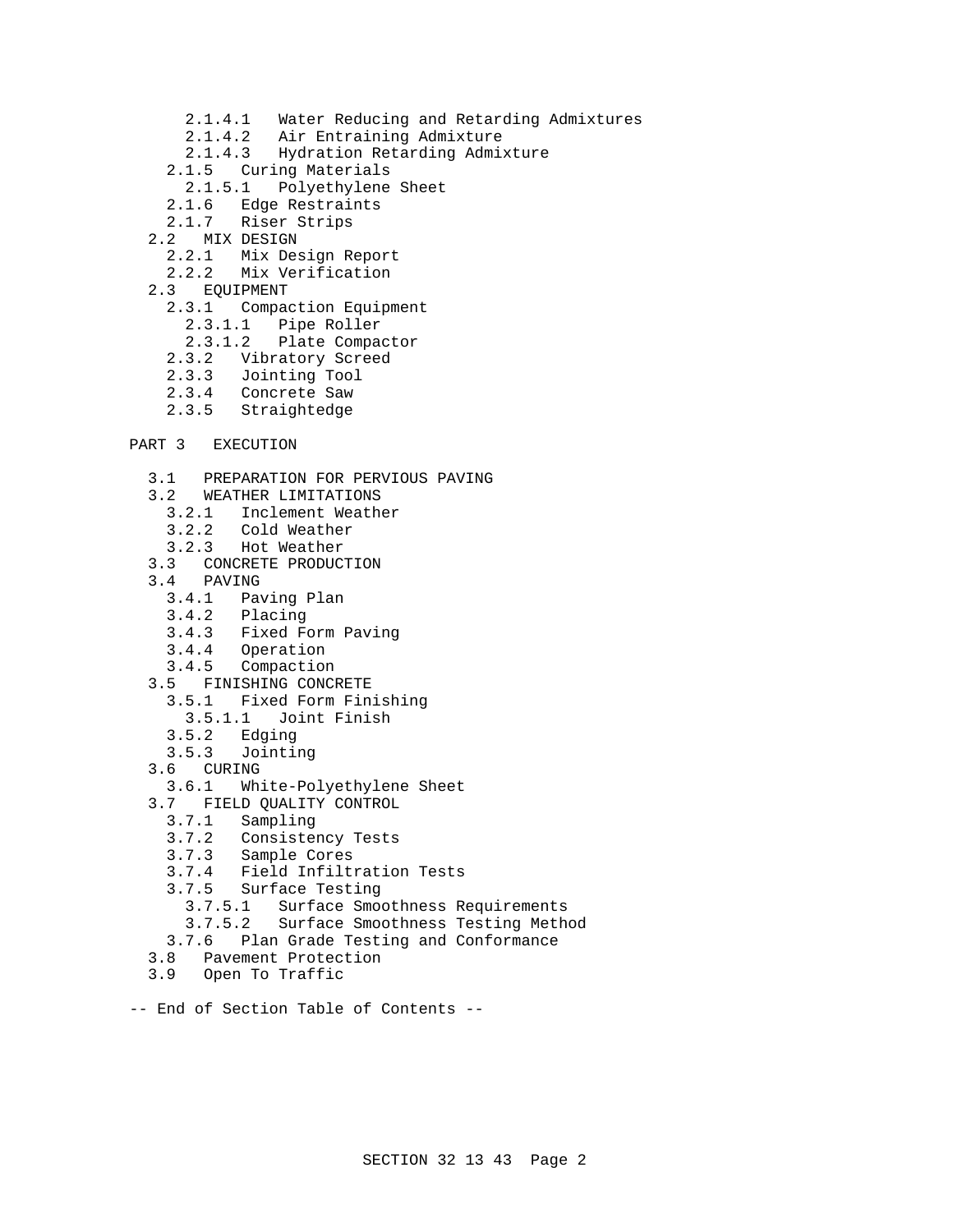USACE / NAVFAC / AFCEC / NASA

--------------------------------------

Preparing Activity: NAVFAC

Superseding UFGS-32 13 43 (November 2011)

UFGS-32 13 43 (May 2020)

#### UNIFIED FACILITIES GUIDE SPECIFICATIONS

References are in agreement with UMRL dated April 2022 

#### SECTION 32 13 43

PERVIOUS CONCRETE PAVING  $05/20$ 

NOTE: This guide specification covers the requirements for Pervious Portland cement concrete paving such as roads, streets, sidewalks, and parking lots.

Adhere to UFC 1-300-02 Unified Facilities Guide Specifications (UFGS) Format Standard when editing this guide specification or preparing new project specification sections. Edit this guide specification for project specific requirements by adding, deleting, or revising text. For bracketed items, choose applicable item(s) or insert appropriate information.

Remove information and requirements not required in respective project, whether or not brackets are present.

Comments, suggestions and recommended changes for this guide specification are welcome and should be submitted as a Criteria Change Request (CCR). 

NOTE: Pervious concrete is a near-zero-slump, open-graded material consisting of portland cement, coarse aggregate, little or no fine aggregate, admixtures, and water. The combination of these ingredients produces a hardened material with connected pores that allow water to pass through easily. Pervious concrete is recognized as a sustainable building material, as it reduces storm water runoff, improves storm water quality, may recharge groundwater supplies, and can reduce the impact of the urban heat island (albedo) effect.

NOTE: The extent and location of the work to be accomplished should be indicated on the project drawings, or included in the project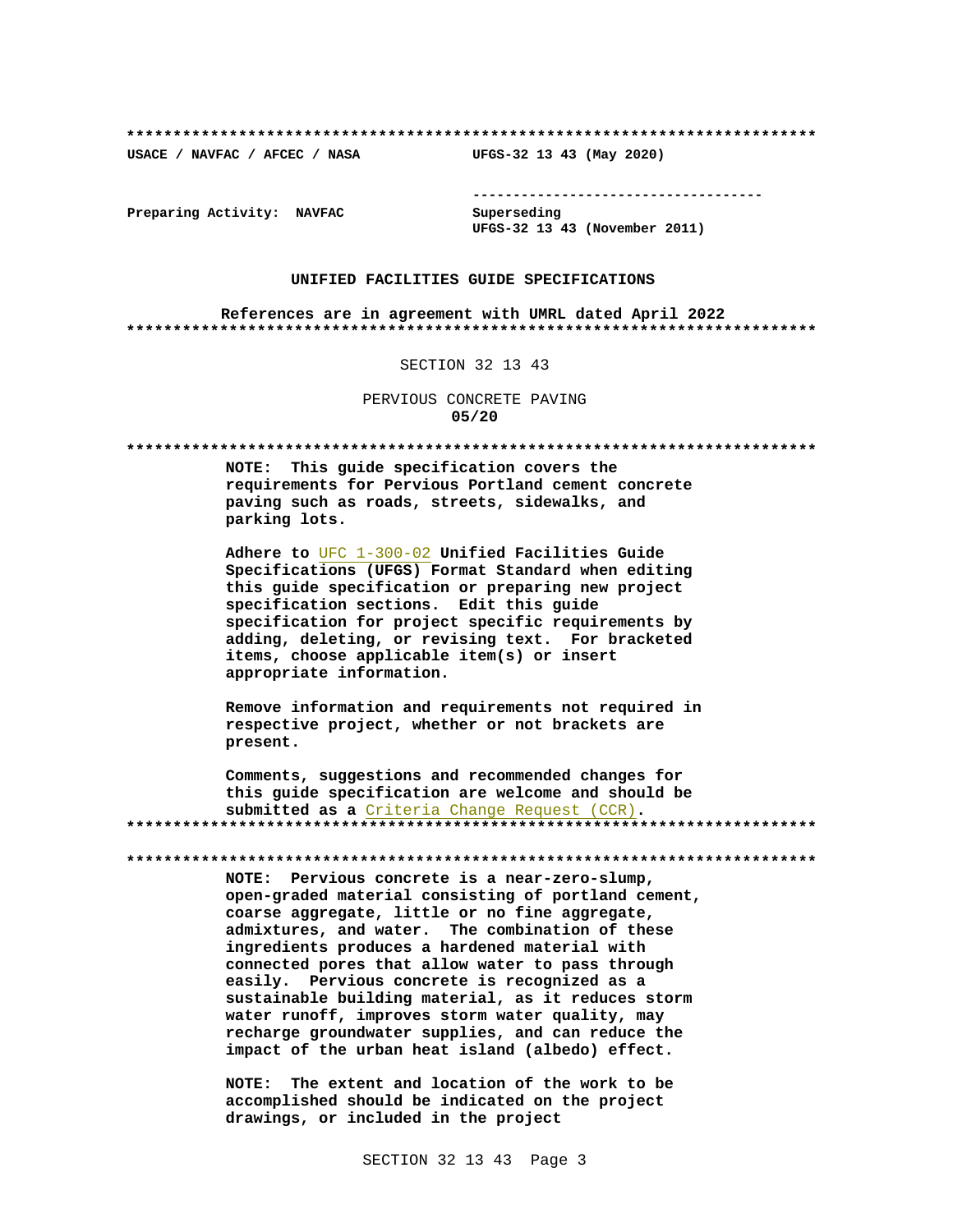specifications. Pervious portland cement pavements for airfields are not included in this specification.

Pervious concrete paving may be used on site pavements, provided there is documented evidence of successful past performance for similar applications. Parking lots are generally good pervious pavement applications. Typical thicknesses range from 150 to 250 mm 6 to 10 inches.

Permeable pavements may not be used in areas where there is potential to contaminate existing soils, such as fuel areas, industrial storage, marina, vehicle maintenance or service areas. Do not install pervious pavement systems in areas subject to high wheel loads (such as aircraft, ground support equipment, forklifts, and heavy truck traffic) or the special military vehicles listed in UFC 3-201-01, paragraph 4-1.

Consult industry practice for cold regions, arid regions, and regions with high wind erosion. Pervious concrete in freezing areas should be designed with adequate base thickness to ensure that water does not remain in the pavement layer during freezing conditions. 

PART 1 GENERAL

1.1 UNIT PRICES

# NOTE: Delete this paragraph when the work is covered by a lump-sum contract price.

1.1.1 Measurement

Measure the quantity of pervious concrete paving, completed and accepted, in [square][cubic] meters [square][cubic] yards.[ Determine the volume of pervious concrete paving, in place and accepted, by the average job thickness obtained in accordance with paragraph FIELD QUALITY CONTROL and the dimensions indicated. 1

1.1.2 Payment

The quantity of completed and accepted pervious concrete paving will be paid for at the contract unit price, which will constitute full compensation for the construction and completion of the pervious concrete paving, including the test section, and the furnishing of all other necessary labor and incidentals.

 $1.2$ **REFERENCES** 

NOTE: This paragraph is used to list the publications cited in the text of the guide

specification. The publications are referred to in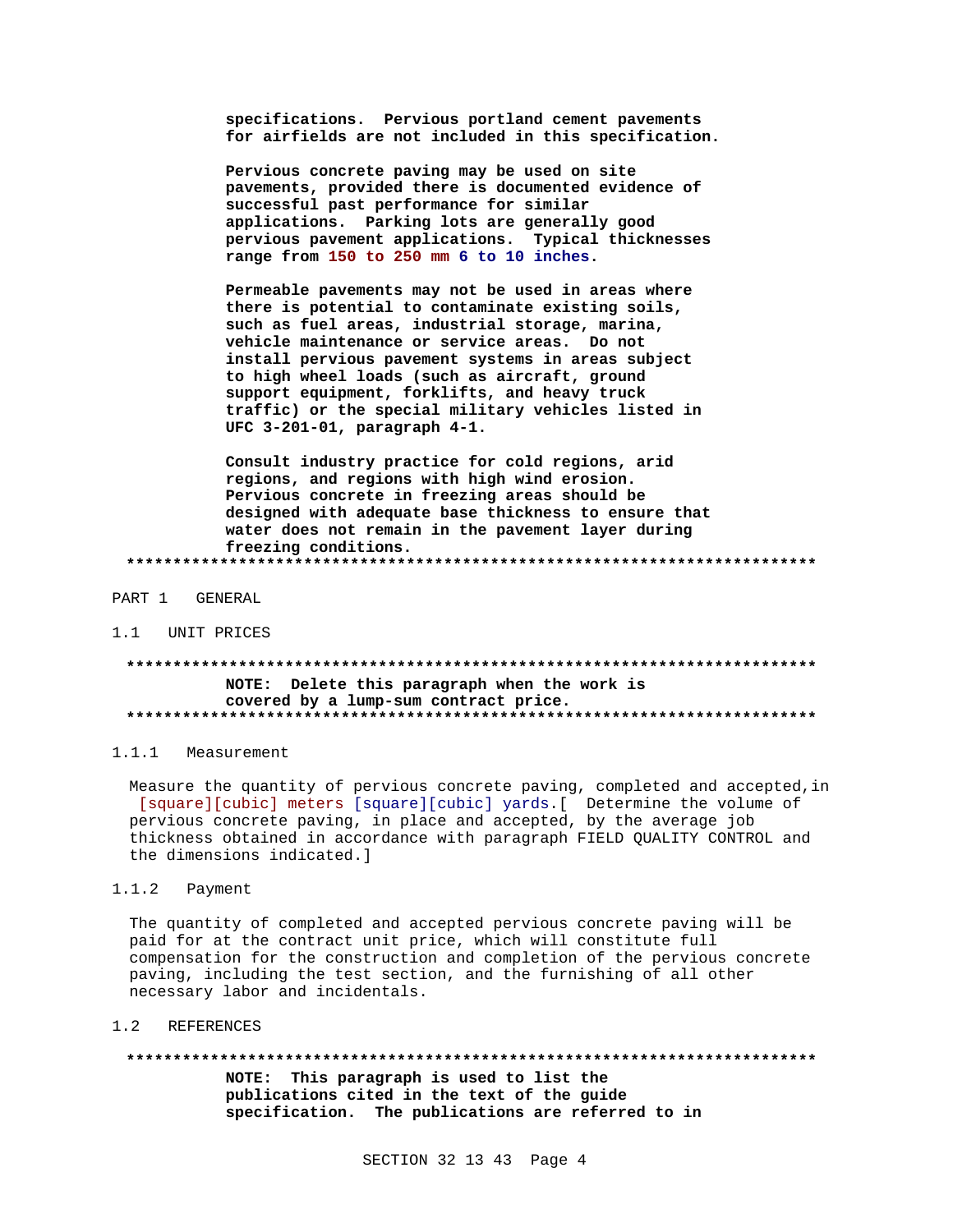**the text by basic designation only and listed in this paragraph by organization, designation, date, and title.**

**Use the Reference Wizard's Check Reference feature when you add a Reference Identifier (RID) outside of the Section's Reference Article to automatically place the reference in the Reference Article. Also use the Reference Wizard's Check Reference feature to update the issue dates.**

**References not used in the text will automatically be deleted from this section of the project specification when you choose to reconcile references in the publish print process. \*\*\*\*\*\*\*\*\*\*\*\*\*\*\*\*\*\*\*\*\*\*\*\*\*\*\*\*\*\*\*\*\*\*\*\*\*\*\*\*\*\*\*\*\*\*\*\*\*\*\*\*\*\*\*\*\*\*\*\*\*\*\*\*\*\*\*\*\*\*\*\*\*\***

The publications listed below form a part of this specification to the extent referenced. The publications are referred to within the text by the basic designation only.

AMERICAN CONCRETE INSTITUTE (ACI)

| ACI 305.1 | (2014) Specification for Hot Weather<br>Concreting                   |
|-----------|----------------------------------------------------------------------|
| ACI 306.1 | (1990; R 2002) Standard Specification for<br>Cold Weather Concreting |
| ACI 522.1 | (2013) Specification For Pervious Concrete                           |

Pavement

ASTM INTERNATIONAL (ASTM)

| ASTM C33/C33M          | (2018) Standard Specification for Concrete<br>Aggregates                                                    |
|------------------------|-------------------------------------------------------------------------------------------------------------|
| ASTM C42/C42M          | (2020) Standard Test Method for Obtaining<br>and Testing Drilled Cores and Sawed Beams<br>of Concrete       |
| <b>ASTM C88</b>        | (2018) Standard Test Method for Soundness<br>of Aggregates by Use of Sodium Sulfate or<br>Magnesium Sulfate |
| <b>ASTM C150/C150M</b> | (2021) Standard Specification for Portland<br>Cement                                                        |
| ASTM C171              | (2020) Standard Specification for Sheet<br>Materials for Curing Concrete                                    |
| <b>ASTM C172/C172M</b> | (2017) Standard Practice for Sampling<br>Freshly Mixed Concrete                                             |
| <b>ASTM C260/C260M</b> | (2010a; R 2016) Standard Specification for<br>Air-Entraining Admixtures for Concrete                        |
| <b>ASTM C494/C494M</b> | (2019) Standard Specification for Chemical<br>Admixtures for Concrete                                       |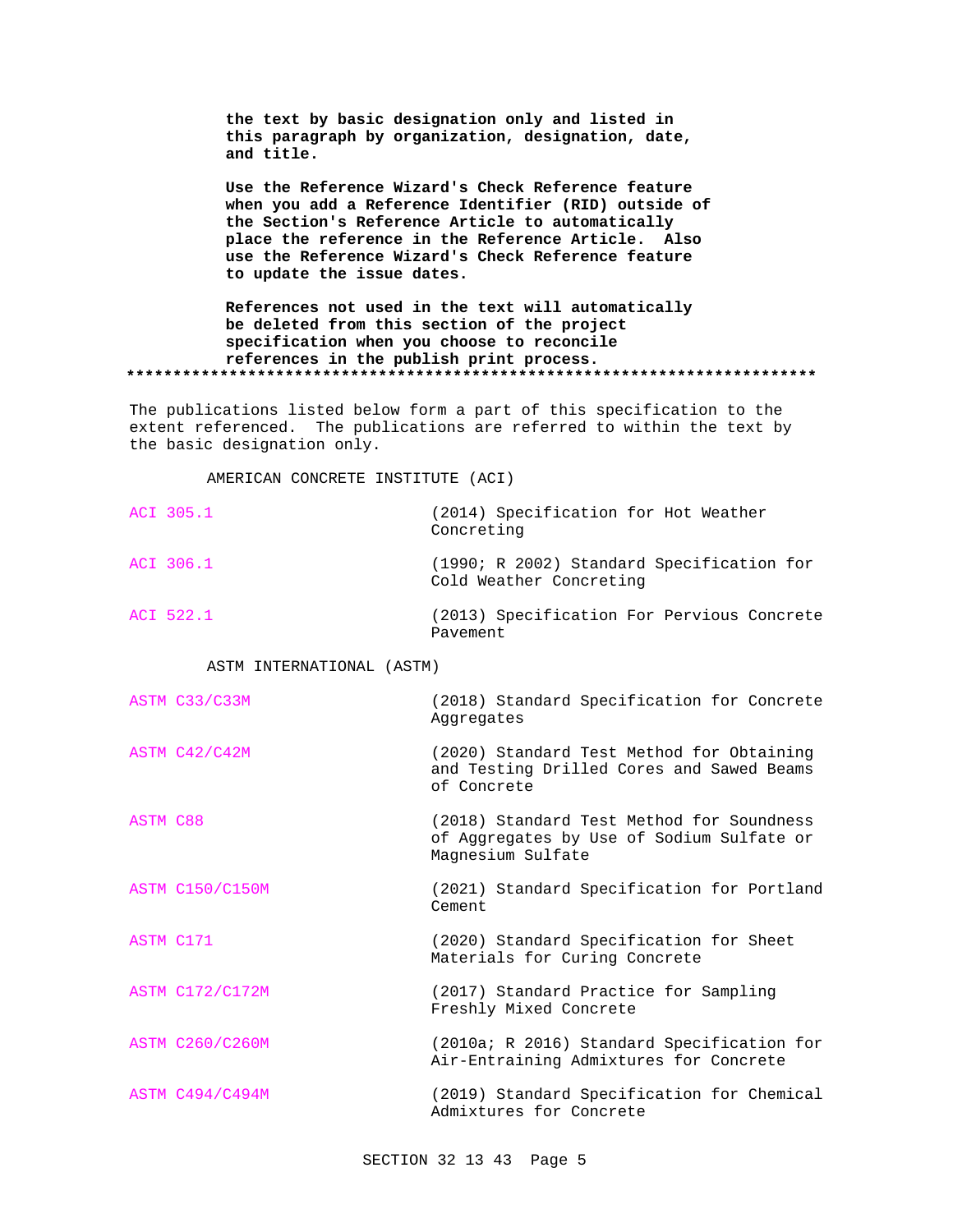|           | <b>ASTM C595/C595M</b>                            | (2021) Standard Specification for Blended<br>Hydraulic Cements                                                                                                      |  |  |
|-----------|---------------------------------------------------|---------------------------------------------------------------------------------------------------------------------------------------------------------------------|--|--|
| ASTM C618 |                                                   | (2019) Standard Specification for Coal Fly<br>Ash and Raw or Calcined Natural Pozzolan<br>for Use in Concrete                                                       |  |  |
|           | <b>ASTM C989/C989M</b>                            | (2018a) Standard Specification for Slag<br>Cement for Use in Concrete and Mortars                                                                                   |  |  |
|           | ASTM C1077                                        | (2017) Standard Practice for Agencies<br>Testing Concrete and Concrete Aggregates<br>for Use in Construction and Criteria for<br>Testing Agency Evaluation          |  |  |
|           | ASTM C1260                                        | (2021) Standard Test Method for Potential<br>Alkali Reactivity of Aggregates<br>(Mortar-Bar Method)                                                                 |  |  |
|           | ASTM C1542/C1542M                                 | (2019) Standard Test Method for Measuring<br>Length of Concrete Cores                                                                                               |  |  |
|           | ASTM C1549                                        | (2016) Standard Test Method for<br>Determination of Solar Reflectance Near<br>Ambient Temperature Using a Portable Solar<br>Reflectometer                           |  |  |
|           | ASTM C1567                                        | (2021) Standard Test Method for Potential<br>Alkali-Silica Reactivity of Combinations<br>of Cementitious Materials and Aggregate<br>(Accelerated Mortar-Bar Method) |  |  |
|           | ASTM C1602/C1602M                                 | (2018) Standard Specification for Mixing<br>Water Used in Production of Hydraulic<br>Cement Concrete                                                                |  |  |
|           | <b>ASTM C1688/C1688M</b>                          | (2014a) Standard Test Method For Density<br>And Void Content Of Freshly Mixed Pervious<br>Concrete                                                                  |  |  |
|           | ASTM C1701/C1701M                                 | (2017a) Standard Test Method for<br>Infiltration Rate of In Place Pervious<br>Concrete                                                                              |  |  |
|           | ASTM C1754/C1754M                                 | (2012) Standard Test Method for Density<br>and Void Content of Hardened Pervious<br>Concrete                                                                        |  |  |
|           | ASTM D6155                                        | (2019) Nontraditional Coarse Aggregate for<br>Bituminous Paving Mixtures                                                                                            |  |  |
|           | NATIONAL READY MIXED CONCRETE ASSOCIATION (NRMCA) |                                                                                                                                                                     |  |  |

NRMCA QC 3 (2015) Quality Control Manual: Section 3, Plant Certifications Checklist: Certification of Ready Mixed Concrete Production Facilities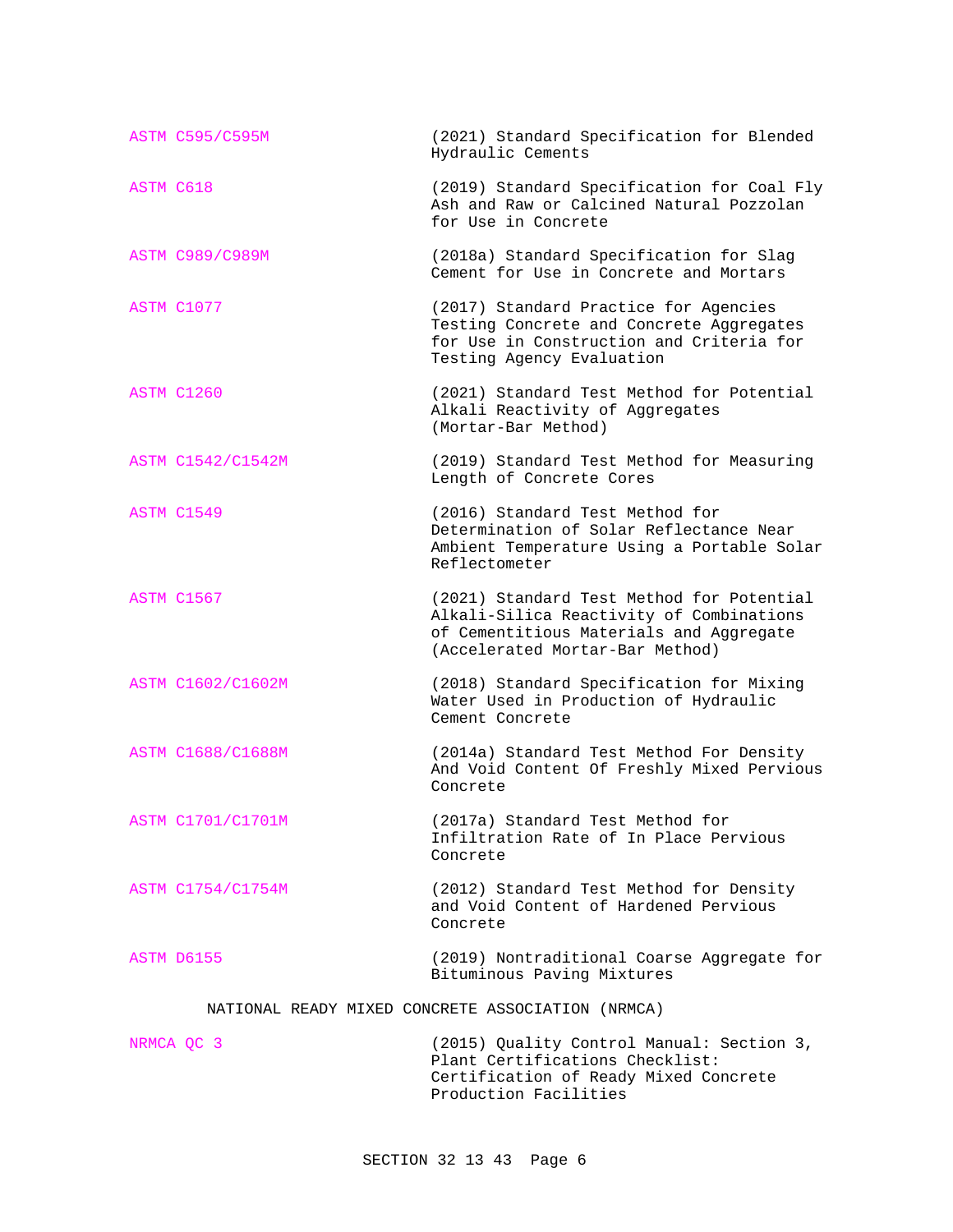#### 1.3 SUBMITTALS

NOTE: Review Submittal Description (SD) definitions in Section 01 33 00 SUBMITTAL PROCEDURES and edit the following list, and corresponding submittal items in the text, to reflect only the submittals required for the project. The Guide Specification technical editors have classified those items that require Government approval, due to their complexity or criticality, with a "G." Generally, other submittal items can be reviewed by the Contractor's Quality Control System. Only add a "G" to an item if the submittal is sufficiently important or complex in context of the project.

For Army projects, fill in the empty brackets following the "G" classification, with a code of up to three characters to indicate the approving authority. Codes for Army projects using the Resident Management System (RMS) are: "AE" for Architect-Engineer; "DO" for District Office (Engineering Division or other organization in the District Office); "AO" for Area Office; "RO" for Resident Office; and "PO" for Project Office. Codes following the "G" typically are not used for Navy, Air Force, and NASA projects.

The "S" classification indicates submittals required as proof of compliance for sustainability Guiding Principles Validation or Third Party Certification and as described in Section 01 33 00 SUBMITTAL PROCEDURES.

Choose the first bracketed item for Navy, Air Force, and NASA projects, or choose the second bracketed item for Army projects. 

Government approval is required for submittals with a "G" or "S" classification. Submittals not having a "G" or "S" classification are [for Contractor Quality Control approval.][for information only. When used, a code following the "G" classification identifies the office that will review the submittal for the Government.] Submit the following in accordance with Section 01 33 00 SUBMITTAL PROCEDURES:

SD-03 Product Data

Curing Materials

SD-04 Samples

Test Section

SD-05 Design Data

Mix Design Report; G[, [\_\_\_\_]]

SD-06 Test Reports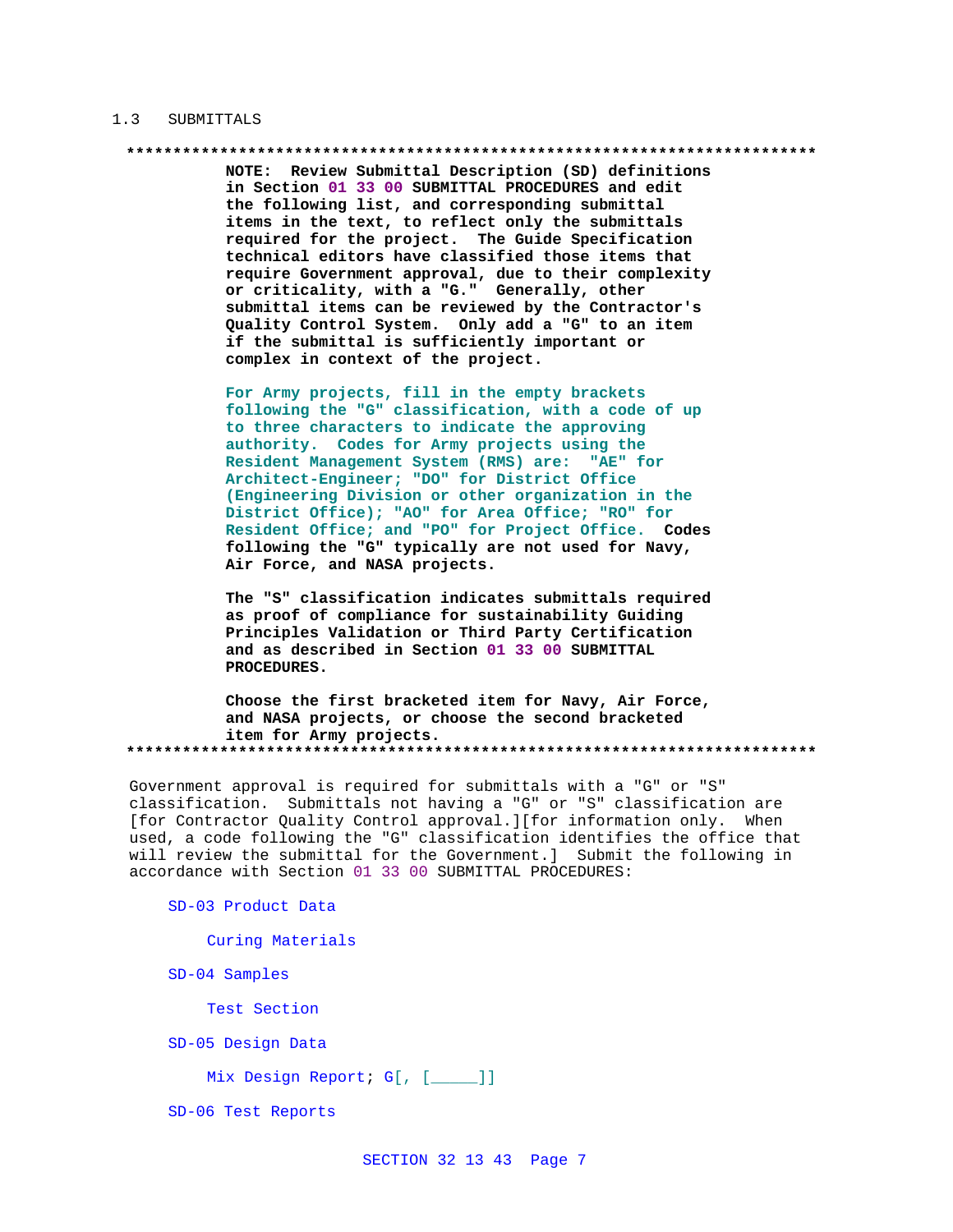Concrete Density Tests

Field Infiltration Tests

Surface Smoothness

Core Thickness

Plan Grade

SD-07 Certificates

NRMCA Certificate Of Conformance

- 1.4 QUALITY CONTROL
- 1.4.1 NRMCA Certificate of Conformance

Provide a batching and mixing plant consisting of a stationary-type central mix plant, including permanent installations and portable or relocatable plants installed on stable foundations. Provide a plant designed and operated to produce concrete within the specified tolerances, with a minimum capacity of 200 cubic meters 250 cubic yards [\_\_\_\_\_] per hour. Submit NRMCA Certificate of Conformance that conforms to the requirements of NRMCA QC 3 including provisions addressing:

- 1. Material Storage and Handling
- 2. Batching Equipment
- 3. Central Mixer
- 4. Ticketing System
- 5. Delivery System
- 1.4.2 Qualifications

#### 1.4.2.1 Laboratory Accreditation

Perform sampling and testing using an approved commercial testing laboratory or on-site facility that is accredited in accordance with ASTM C1077. Maintain this certification for the duration of the project.

# 1.4.2.2 Field Technicians

Provide field technicians meeting one of the following criteria:

- a. Provide at least one National Ready Mixed Concrete Association (NRMCA) certified pervious concrete craftsman on site, overseeing each placement crew during all concrete placement.
- b. Provide no less than three NRMCA certified pervious concrete installers on site working as members of each placement crew during all concrete placement.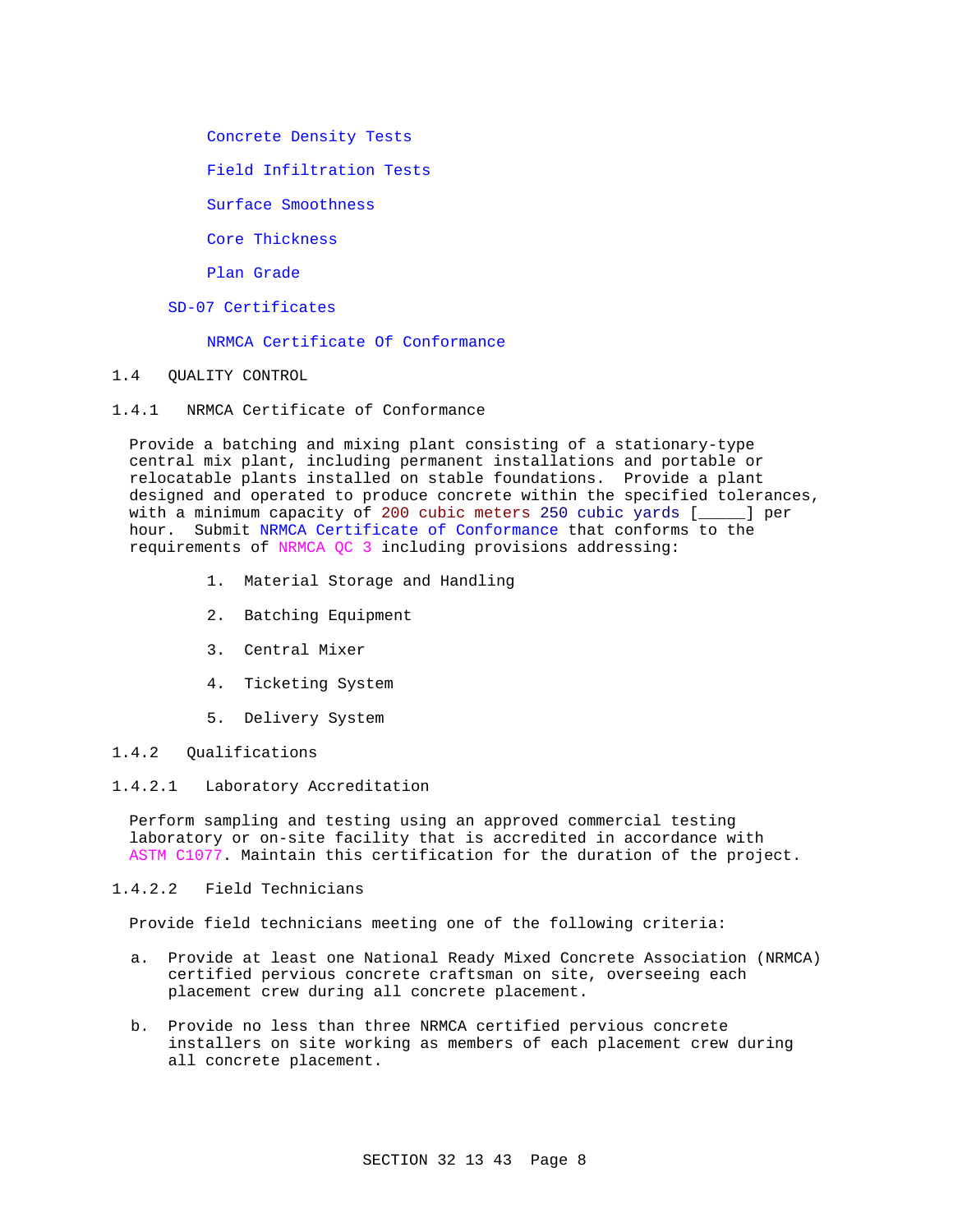#### 1.5 DELIVERY AND STORAGE

In accordance with ACI 522.1

#### 1.6 ACCEPTANCE

#### 1.6.1 Tolerances

Acceptance of pervious concrete paving is based on compliance with the tolerances presented in Table 1. Remove and replace pervious concrete paving represented by the failing tests or submit repair plan for approval.

| TARLE <sub>1</sub>  |                                                          |  |  |  |
|---------------------|----------------------------------------------------------|--|--|--|
| Attribute           | Tolerance                                                |  |  |  |
| TEST SECTION        |                                                          |  |  |  |
| Fresh Density       | plus/minus 80 kg/cm 5 lb/cf of approved mix design value |  |  |  |
| Core Length (avg 3) | plus 37.5 mm 1.5 inches                                  |  |  |  |
| Core Length (ind)   | minus $19 \text{ mm } 3/4$ inch                          |  |  |  |
| FRESH CONCRETE      |                                                          |  |  |  |
| Fresh Density       | plus/minus 80 kg/cm 5 lb/cf of approved mix design value |  |  |  |
| FINISHED PAVEMENT   |                                                          |  |  |  |
| Core Length (avg 3) | plus 37.5 mm 1.5 inches                                  |  |  |  |
| Core Length (ind)   | $minus 19$ mm $3/4$ inch                                 |  |  |  |
| Hardened Density    | plus/minus 5 percent of test section value               |  |  |  |
| Grade               | plus/minus 15 mm 0.05 foot from plan                     |  |  |  |
| Grade at            | plus $3$ to $6 \text{ mm } 1/8$ to $1/4$ inch above plan |  |  |  |
| Smoothness          | 6 mml/4 inch longitudinal and transverse                 |  |  |  |
| Surface Finish      | Free of irregularities, tears, and discontinuities       |  |  |  |
|                     |                                                          |  |  |  |
|                     |                                                          |  |  |  |

#### 1.6.2 Test Section

Construct a minimum 37 square meters 400 square feet test section to demonstrate typical joints, surface finish, texture, color, infiltration rate, thickness, density, and standard of workmanship. Place test section using the mixture proportions, materials, and equipment as proposed for the project. Test in accordance with requirements in subpart FIELD QUALITY CONTROL.

When a test section does not meet one or more of the tolerances in Table 1, remove and replace the test section. If the test section is acceptable, it may be incorporated into the project.

- PART 2 PRODUCTS
- 2.1 MATERIALS

## 2.1.1 Cementitious Materials

**\*\*\*\*\*\*\*\*\*\*\*\*\*\*\*\*\*\*\*\*\*\*\*\*\*\*\*\*\*\*\*\*\*\*\*\*\*\*\*\*\*\*\*\*\*\*\*\*\*\*\*\*\*\*\*\*\*\*\*\*\*\*\*\*\*\*\*\*\*\*\*\*\*\***

**NOTE: Coal fly ash and slag are EPA designated recovered products to be ingredients in concrete and cement. Use materials with recycled content where**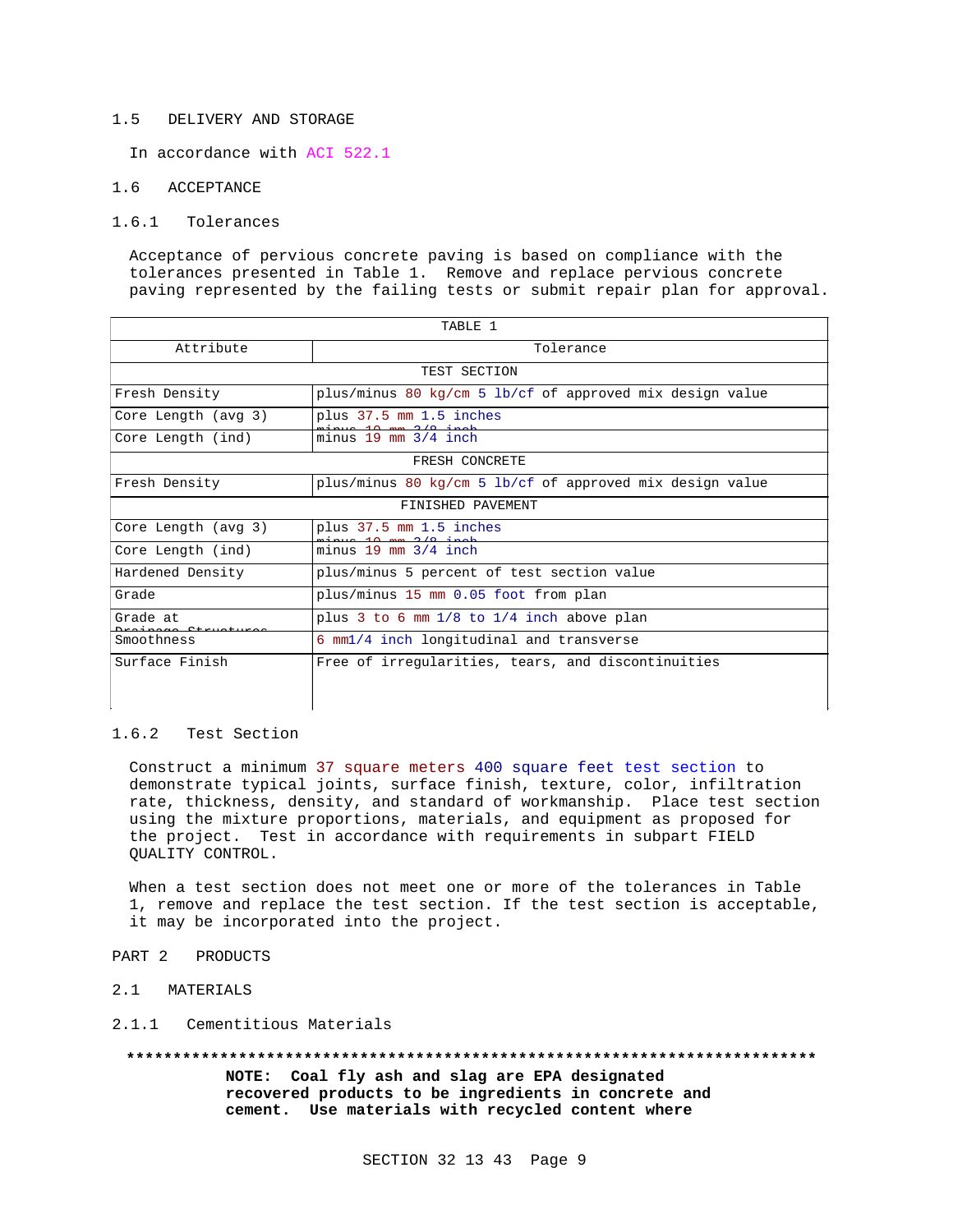**appropriate for use. The following section allows a percentage range of supplementary cementitious materials (SCM). Consult agency Subject Matter Expert (SME) for guidance on choice.**

**Select first sentence in brackets to require the use of SCMs. Select the second option in brackets to permit the use of SCMs. \*\*\*\*\*\*\*\*\*\*\*\*\*\*\*\*\*\*\*\*\*\*\*\*\*\*\*\*\*\*\*\*\*\*\*\*\*\*\*\*\*\*\*\*\*\*\*\*\*\*\*\*\*\*\*\*\*\*\*\*\*\*\*\*\*\*\*\*\*\*\*\*\*\***

[Provide cementitious materials in concrete mix with 20 to 50 percent non-portland cement pozzolanic materials by weight.] [Provide cementitious materials consisting of portland cement, [blended cement] or only portland cement in combination with supplementary cementitious materials (SCM), that conform to appropriate specifications listed below. New submittals are required when the cementitious materials sources or types change.]

## 2.1.1.1 Portland Cement

ASTM C150/C150M, Type I or II [or V] [low alkali].

# 2.1.1.2 Blended Cement

Provide blended cement conforming to ASTM C595/C595M, Type IP or IS, including the optional requirement for mortar expansion [and sulfate soundness]. Provide pozzolan added to the Type IP blend consisting of ASTM C618 Class F or Class N and that is interground with the cement clinker. Include in written statement from the manufacturer that the amount of pozzolan in the finished cement does not vary more than plus or minus 5 percent by mass of the finished cement from lot to lot or within a lot. Do not permit the percentage and type of mineral admixture used in the blend to change from that submitted for the aggregate evaluation and mixture proportioning. The requirements of paragraph SUPPLEMENTARY CEMENTITIOUS MATERIALS (SCM) CONTENT do not apply to the SCM content of blended cement.

2.1.1.3 Fly Ash and Pozzolan

# **\*\*\*\*\*\*\*\*\*\*\*\*\*\*\*\*\*\*\*\*\*\*\*\*\*\*\*\*\*\*\*\*\*\*\*\*\*\*\*\*\*\*\*\*\*\*\*\*\*\*\*\*\*\*\*\*\*\*\*\*\*\*\*\*\*\*\*\*\*\*\*\*\*\* NOTE: Class C fly ash is not permitted for paving concrete. Use loss on ignition not exceeding 3 percent for frost areas to reduce carbon interference with air entraining admixture. \*\*\*\*\*\*\*\*\*\*\*\*\*\*\*\*\*\*\*\*\*\*\*\*\*\*\*\*\*\*\*\*\*\*\*\*\*\*\*\*\*\*\*\*\*\*\*\*\*\*\*\*\*\*\*\*\*\*\*\*\*\*\*\*\*\*\*\*\*\*\*\*\*\***

ASTM C618, Type F or N, including the optional requirement for uniformity, with a loss on ignition not exceeding [3] [6] percent. Provide Class F fly ash for use in mitigating Alkali-Silica Reactivity with a total equivalent alkali content less than 3 percent.

#### 2.1.1.4 Ultra Fine Fly Ash and Ultra Fine Pozzolan

Provide Ultra Fine Fly Ash (UFFA) and Ultra Fine Pozzolan (UFP) that conforms to ASTM C618, Class F or N, and the following additional requirements:

a. The strength activity index at 28 days of age of at least 95 percent of the control specimens.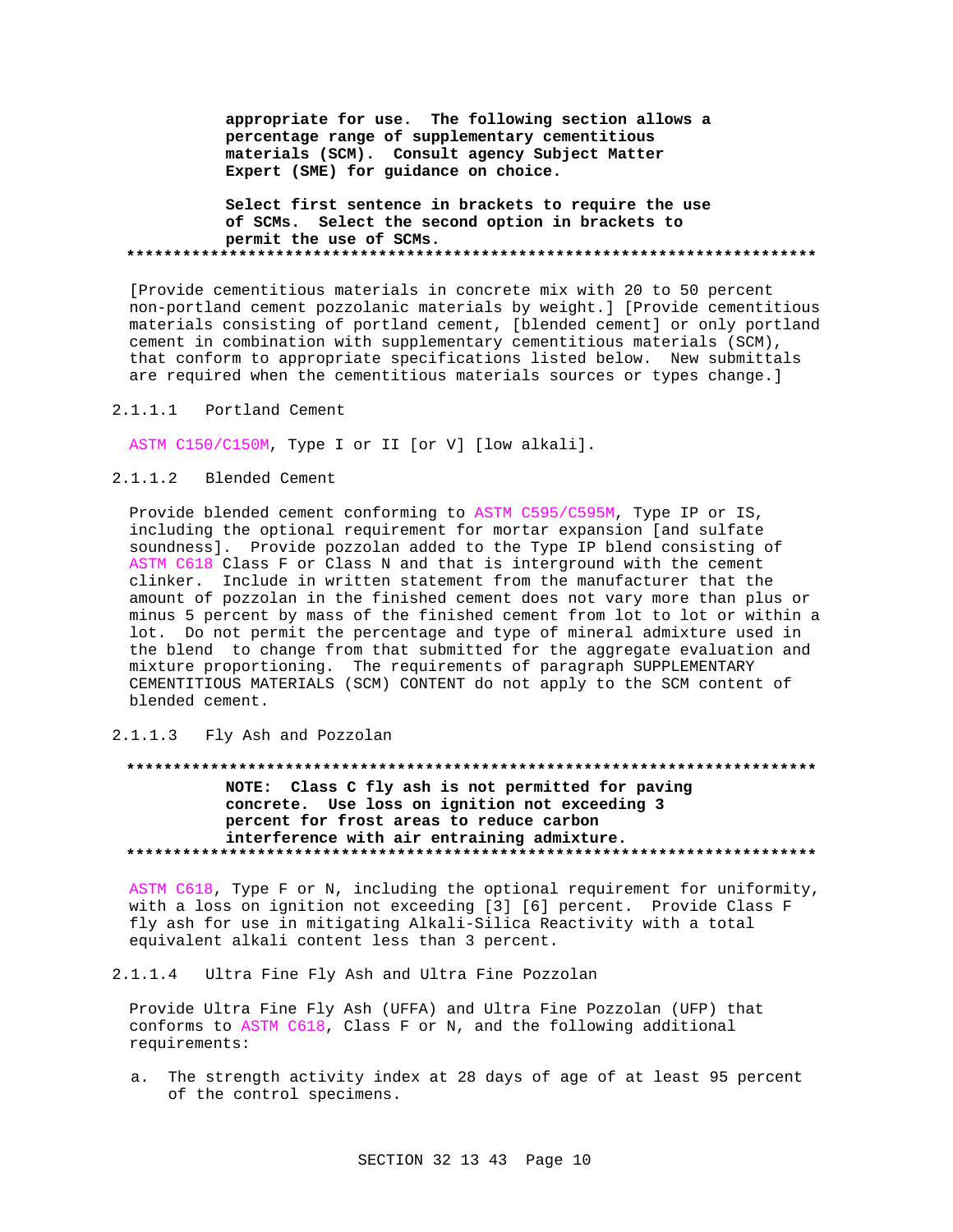b. The average particle size not exceeding 6 microns.

 $2.1.1.5$ Slag

> ASTM C989/C989M, Slag Cement (formerly Ground Granulated Blast Furnace Slag) Grade 100 or 120.

 $2.1.1.6$ Supplementary Cementitious Material (SCM) Content

# NOTE: Select first sentence in brackets for mandatory use of SCMs. Select second sentence in brackets of optional use of SCMs. Consult agency SME for guidance on choice.

[Provide a concrete mix that contains one of the SCMs listed in Table 2 within the range specified therein, whether or not the aggregates are found to be reactive in accordance with paragraph ALKALI REACTIVITY TEST.] [Use of one of the SCMs listed below is optional, unless the SCM is required to mitigate ASR.]

| TARLE <sub>2</sub><br>SUPPLEMENTARY CEMENTITIOUS MATERIALS CONTENT |                              |                              |  |  |  |
|--------------------------------------------------------------------|------------------------------|------------------------------|--|--|--|
|                                                                    |                              |                              |  |  |  |
| Supplementary Cementitious Material                                | Minimum Content<br>(percent) | Maximum Content<br>(percent) |  |  |  |
| Class N Pozzolan and Class F Fly Ash                               |                              |                              |  |  |  |
| $SiO2 + Al2O3 + Fe2O3$ greater than 70<br>percent                  | 25                           | 35                           |  |  |  |
| $SiO2 + A12O3 + Fe2O3 greater than 80$<br>percent                  | 20                           | 35                           |  |  |  |
| $SiO2 + A12O3 + Fe2O3 greater than 90$<br>percent                  | 15                           | 35                           |  |  |  |
| UFFA and UFP                                                       | 7                            | 16                           |  |  |  |
| Slag Cement                                                        | 40                           | 50                           |  |  |  |

#### $2.1.2$ Water

Water conforming to ASTM C1602/C1602M.

#### 2.1.3 Aggregates

#### 2.1.3.1 Durability

Evaluate and test all aggregates to be used in all concrete for durability in accordance with ASTM C88. Provide fine and coarse aggregates with a maximum of 18 percent loss when subjected to 5 cycles using Magnesium Sulfate or a maximum of 12 percent loss when subjected to 5 cycles using Sodium Sulfate.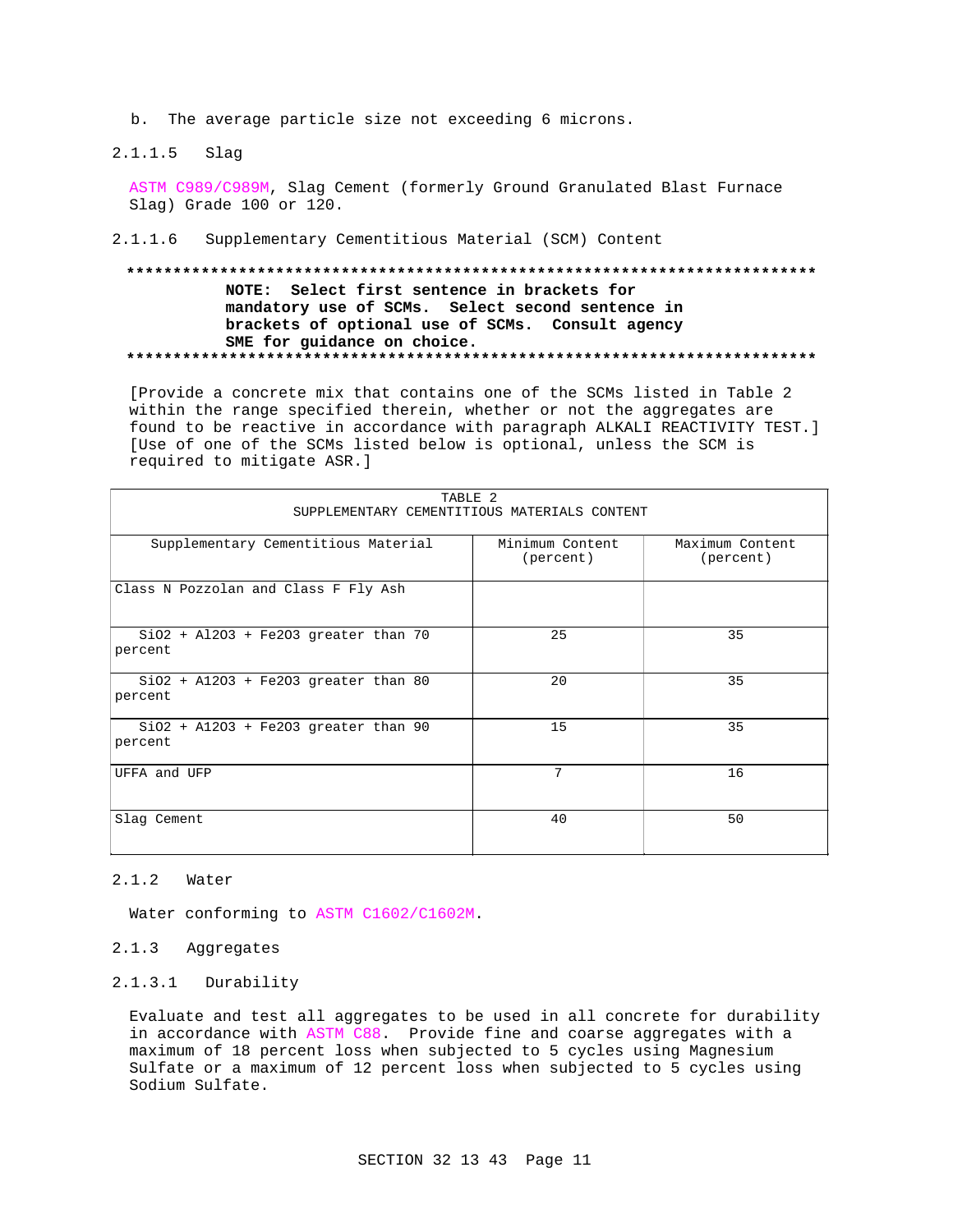# 2.1.3.2 Alkali Reactivity Test

# 

### NOTE: Documentation of alkali reactivity testing is required for all aggregate sources.

Evaluate the fine and coarse aggregates separately, using ASTM C1260. Reject individual aggregates with test results that indicate an expansion of greater than 0.10 percent at 16 days after casting, or perform additional testing as follows: utilize the proposed low alkali portland cement, blended cement, and SCM in combination with each individual aggregate in accordance with ASTM C1567. Determine the quantity that meets all the requirements of these specifications and that lowers the expansion equal to or less than 0.10 percent at 16 days after casting. Base the mixture proportioning on the highest percentage of SCM required to mitigate ASR-reactivity. If any of the above options does not lower the expansion to less than 0.10 percent at 16 days after casting, reject the aggregate(s) and submit new aggregate sources for retesting. Submit the results of testing for evaluation and acceptance.

#### $2.1.3.3$ Fine Aggregates

Provide fine aggregate conforming to the quality and grading requirements of ASTM C33/C33M.

#### 2.1.3.4 Coarse Aggregates

#### 

NOTE: Use materials with recycled content where appropriate for use. Verify suitability, availability within the region, cost effectiveness and adequate competition (including verification of bracketed percentages included in this guide specification) before specifying product recycled content requirements.

#### Select sentence in brackets for mandatory use of recycled materials. Consult agency SME for guidance.

Provide coarse aggregate consisting of crushed or uncrushed gravel, crushed stone, or a combination thereof meeting the requirements of ASTM C33/C33M[.][ and containing a minimum of [25][\_\_\_\_] percent recycled porcelain, concrete, stone, or other recycled material complying with ASTM D6155.] Deliver aggregates to the mixers consisting of clean, hard, uncoated particles. Wash aggregate sufficient to remove dust and other coatings.

#### 

NOTE: For pervious concrete, use No.67 (19 mm to 4.75 mm) (3/4 inch to No.4), No. 7 (12.5 mm to 4.75 mm) (1/2 inch to No. 4), No.8 (9.5 mm to 1.2 mm) (3/8 inch to No.16) or No.89 (9.5 mm to 0.30 mm) (3/8 inch to No. 50) to provide 15 percent to 20 percent optimum void factor in hardened concrete.

Gradations No. 8 and No. 89 are commonly used for parking lot and pedestrian walkway applications.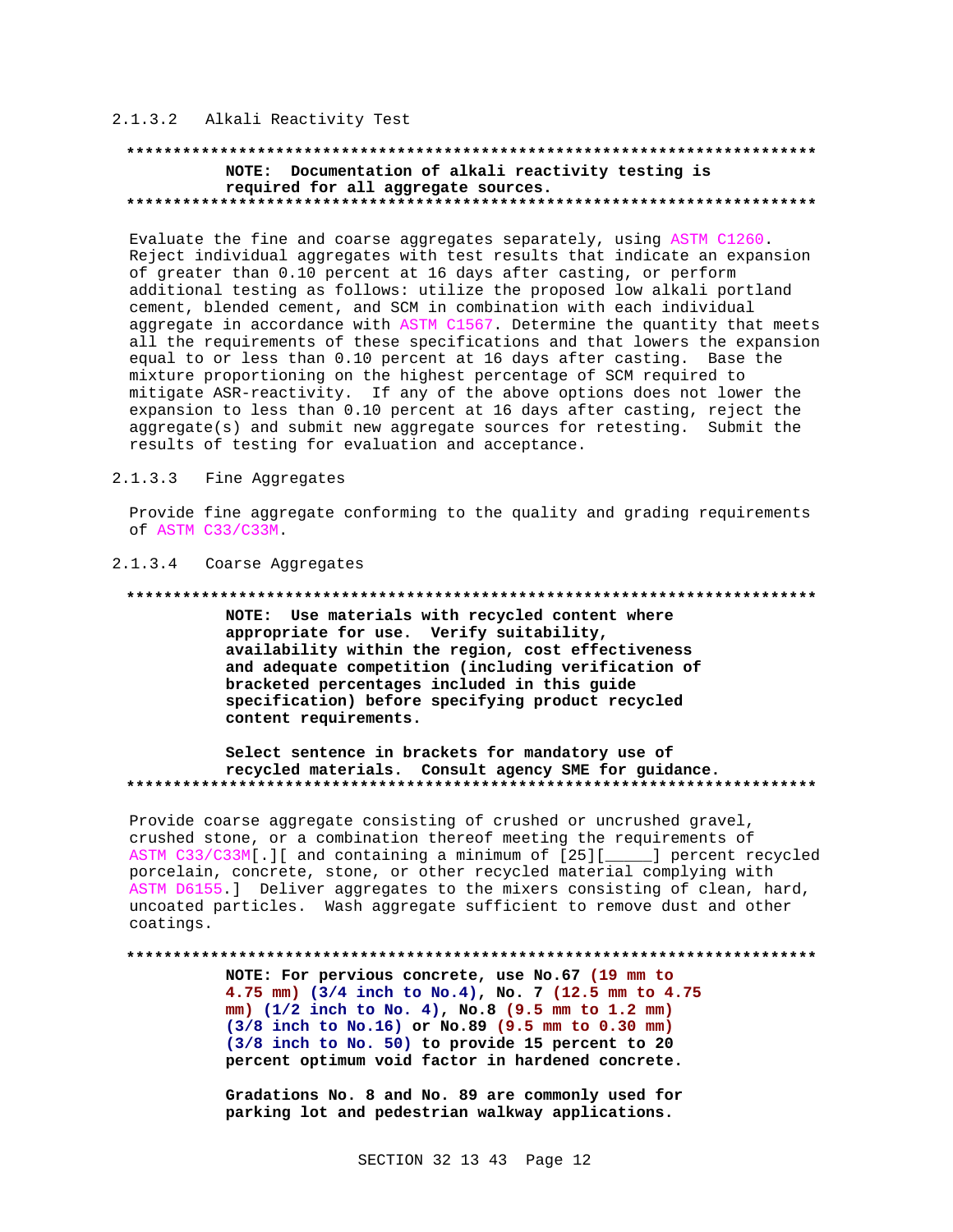**The larger aggregate (No. 67) provides a more pervious pavement structure, but with a rougher surface finish and is less suited for pedestrian areas. Gradation No 67 is recommended for vehicle pavements. \*\*\*\*\*\*\*\*\*\*\*\*\*\*\*\*\*\*\*\*\*\*\*\*\*\*\*\*\*\*\*\*\*\*\*\*\*\*\*\*\*\*\*\*\*\*\*\*\*\*\*\*\*\*\*\*\*\*\*\*\*\*\*\*\*\*\*\*\*\*\*\*\*\***

a. Gradation: ASTM C33/C33M,#67 [#7] [#8] [#89].

#### **\*\*\*\*\*\*\*\*\*\*\*\*\*\*\*\*\*\*\*\*\*\*\*\*\*\*\*\*\*\*\*\*\*\*\*\*\*\*\*\*\*\*\*\*\*\*\*\*\*\*\*\*\*\*\*\*\*\*\*\*\*\*\*\*\*\*\*\*\*\*\*\*\*\***

**NOTE: Select class 4M for exterior concrete exposed to frequent wetting in moderate weathering regions. Select class 4S for exterior concrete exposed to frequent wetting in severe weathering regions. \*\*\*\*\*\*\*\*\*\*\*\*\*\*\*\*\*\*\*\*\*\*\*\*\*\*\*\*\*\*\*\*\*\*\*\*\*\*\*\*\*\*\*\*\*\*\*\*\*\*\*\*\*\*\*\*\*\*\*\*\*\*\*\*\*\*\*\*\*\*\*\*\*\***

b. Quality: ASTM C33/C33M, Class [4M] [4S].

- 2.1.4 Chemical Admixtures
- 2.1.4.1 Water Reducing and Retarding Admixtures

ASTM C494/C494M: Type A, water reducing; Type B, retarding; Type C, accelerating; Type D, water-reducing and retarding; and Type E, water reducing and accelerating. Acceptance is based on 28 day physical properties. Do not use calcium chloride admixtures.

2.1.4.2 Air Entraining Admixture

Air entraining admixture conforming to ASTM C260/C260M.

2.1.4.3 Hydration Retarding Admixture

Hydration retarding admixture conforming to ASTM C494/C494M, Type B, retarding, or Type D, water-reducing and retarding.

- 2.1.5 Curing Materials
- 2.1.5.1 Polyethylene Sheet

Provide curing materials conforming to ASTM C171, 0.15 mm 0.006 inch clear or white opaque polyethylene cut to a minimum of 600 mm 24 inches wider than full placement width, for curing of pervious concrete.

2.1.6 Edge Restraints

Provide edge restraints consisting of concrete curb sections [\_\_\_\_\_].

2.1.7 Riser Strips

Provide wood strips of thickness to accommodate the initial strike off and consolidation of the pervious concrete.

2.2 MIX DESIGN

**\*\*\*\*\*\*\*\*\*\*\*\*\*\*\*\*\*\*\*\*\*\*\*\*\*\*\*\*\*\*\*\*\*\*\*\*\*\*\*\*\*\*\*\*\*\*\*\*\*\*\*\*\*\*\*\*\*\*\*\*\*\*\*\*\*\*\*\*\*\*\*\*\*\***

**NOTE: Pervious concrete is air-entrained per manufacturer's recommendations for freeze thaw durability. However, due to the open void structure**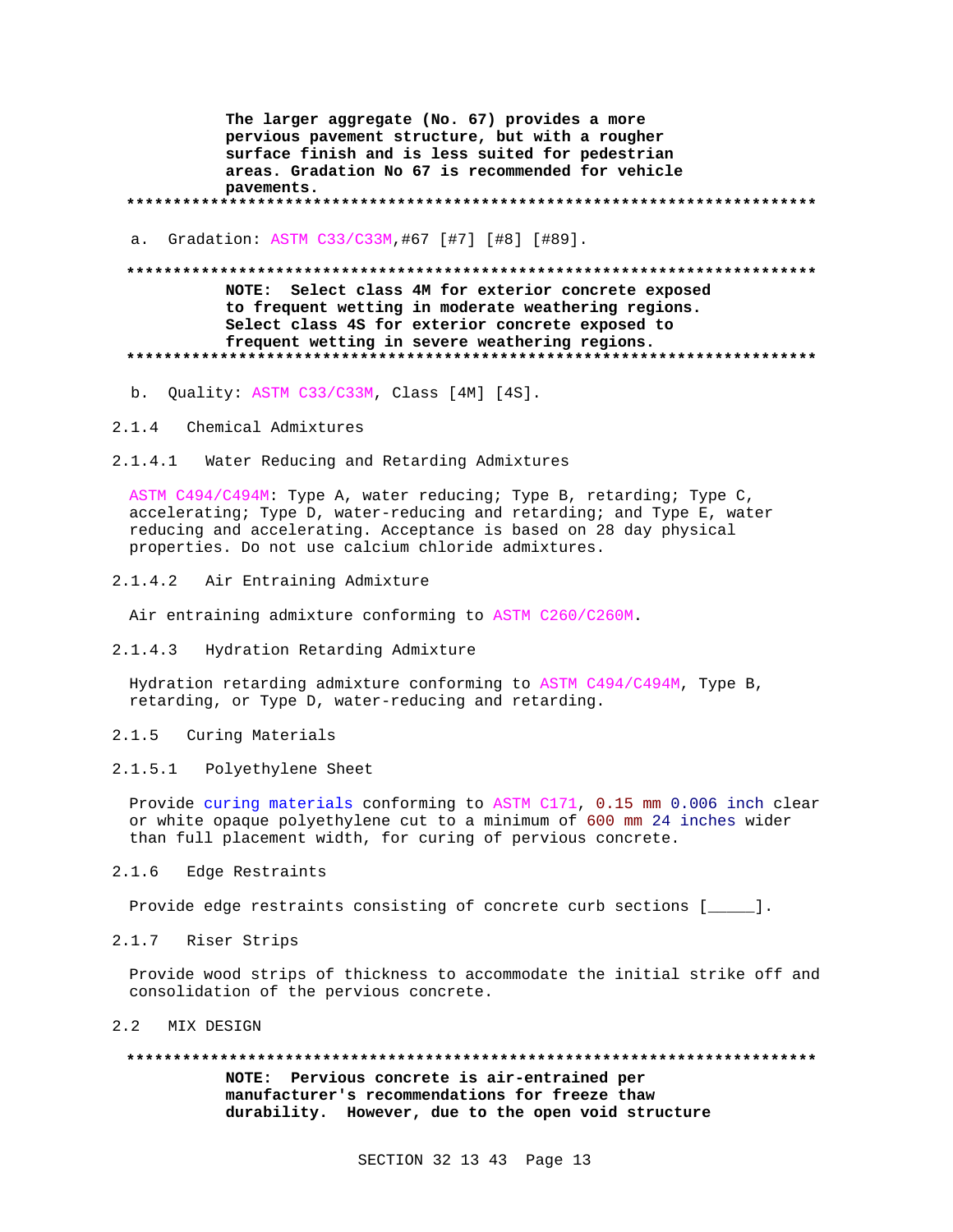**of the material, air content cannot be measured by standard ASTM test procedures.**

**The urban heat island effect forms as vegetation is replaced by low reflectivity materials such as dark colored paving. These surfaces absorb, rather than reflect, the sun's heat, causing surface temperatures and urban ambient temperatures to be one to 6 degrees C 2 to 10 degrees F hotter than surrounding rural areas.**

**Mitigation of heat island effect is not required by UFC 1-200-02 but may be desired for sustainability reasons. The albedo requirements below for roads and parking lot paving are most beneficial in ASHRAE climate zones 1 through 5. Retain the bracketed sentence when needed to include solar reflectance criteria. \*\*\*\*\*\*\*\*\*\*\*\*\*\*\*\*\*\*\*\*\*\*\*\*\*\*\*\*\*\*\*\*\*\*\*\*\*\*\*\*\*\*\*\*\*\*\*\*\*\*\*\*\*\*\*\*\*\*\*\*\*\*\*\*\*\*\*\*\*\*\*\*\*\***

Design pervious concrete mix in accordance with ACI 522.1 to meet the following criteria: the water/cementitious materials ratio within the range of 0.26-0.40 and the air voids of freshly mixed pervious concrete within the range of 18 to 22 percent, as measured in accordance with ASTM C1688/C1688M. Provide air entrainment in freeze-thaw environments.[ Provide system with a minimum initial Solar Reflectance of at least 0.33 as tested in accordance with ASTM C1549.]

#### 2.2.1 Mix Design Report

Perform trial design batches, mixture proportioning studies, testing, and include test results demonstrating that the proposed mixture proportions produce pervious concrete of the qualities indicated. Submit test results in a mix design report to include:

- a. Aggregate gradations and plots.
- b. Aggregate quality test results, including deleterious materials and ASR tests.
- c. Mill certificates for cement and supplemental cementitious materials.
- d. Certified test results for all admixtures.
- e. Recommended proportions and volumes for proposed mixture.
- f. Water/cementitious materials ratio and air voids.
- g. Narrative discussing methodology on how the mix design was developed.

# 2.2.2 Mix Verification

Mix verification tests may be performed by the Government. Provide quantities of cementitious materials, aggregates and admixtures as requested. Verification tests may be conducted on the proposed mix design proportions to confirm the fresh concrete air voids content. An existing mix design may be submitted if developed within the previous 12 months.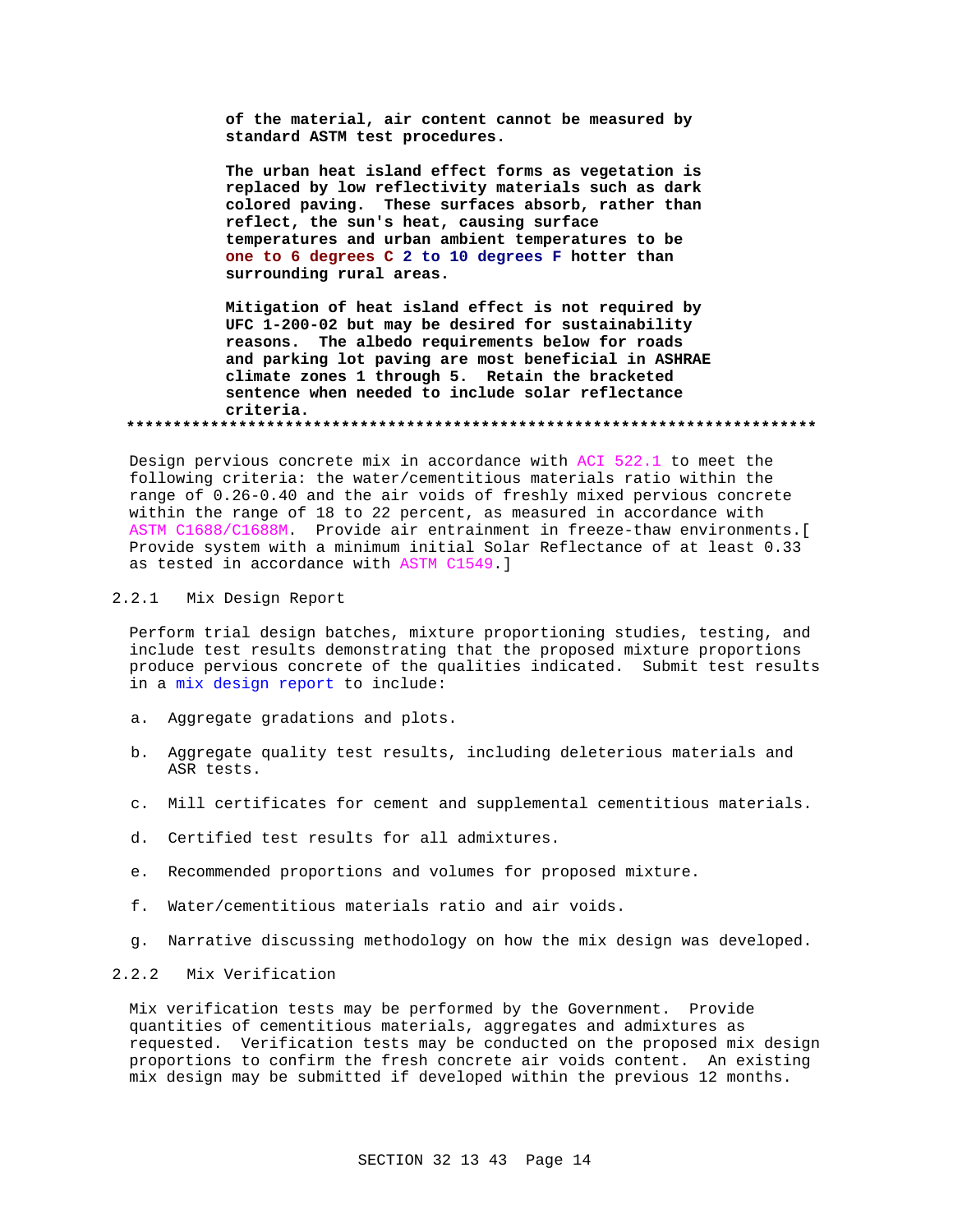#### 2.3 EQUIPMENT

All plant, equipment, and tools used in the performance of the work will be subject to approval before the work is started. Maintain all plant, equipment, and tools in satisfactory working condition at all times.

#### 2.3.1 Compaction Equipment

#### 2.3.1.1 Pipe Roller

A steel pipe roller or a motorized or hydraulically actuated rotating tube screed spanning the width of the section placed.

#### 2.3.1.2 Plate Compactor

Compact small areas using a standard soil plate compactor that has a base area of at least 0.2 square meters two square feet and exerts a minimum of 69 kPa 10 psi vertical pressure on the pavement surface (through a temporary cover of 19 mm 3/8 inch thick plywood).

#### 2.3.2 Vibratory Screed

Truss mounted vibratory screed, adjustable in length to span the paving lane. Provide capability to adjust the vibration along the screed length and compact the full depth of the pervious concrete thickness.

#### 2.3.3 Jointing Tool

Provide a jointing tool consisting of a "pizza cutter roller" to which a beveled fin with a minimum depth of 1/4 the thickness of the slab has been welded around the circumference of a steel roller.

# 2.3.4 Concrete Saw

Provide equipment for sawing joints and for other sawing of concrete consisting of standard diamond-type concrete saws mounted on a wheeled chassis which can be easily guided to follow the required alignment. Provide diamond tipped blades. Provide spares as required to maintain the required sawing rate.

#### 2.3.5 Straightedge

Furnish one 4 m 12 foot straightedge constructed of aluminum or magnesium alloy, having blades of box or box-girder cross section with flat bottom, adequately reinforced to insure rigidity and accuracy. Provide handles for operation on the pavement.

#### PART 3 EXECUTION

#### 3.1 PREPARATION FOR PERVIOUS PAVING

Verify the underlying material, upon which pervious concrete is to be placed is clean, damp, and free from debris, waste concrete or cement, frost, ice, and standing or running water. Correct soft, yielding areas and ruts or other irregularities in the surface. Loosen material in the affected areas and remove unsatisfactory material. Add approved select material where directed. Shape the area to line, grade, and cross section, and compact to the specified density.[ Conform Subgrade to Section 31 00 00 EARTHWORK.][ Conform Base course to Section 32 11 20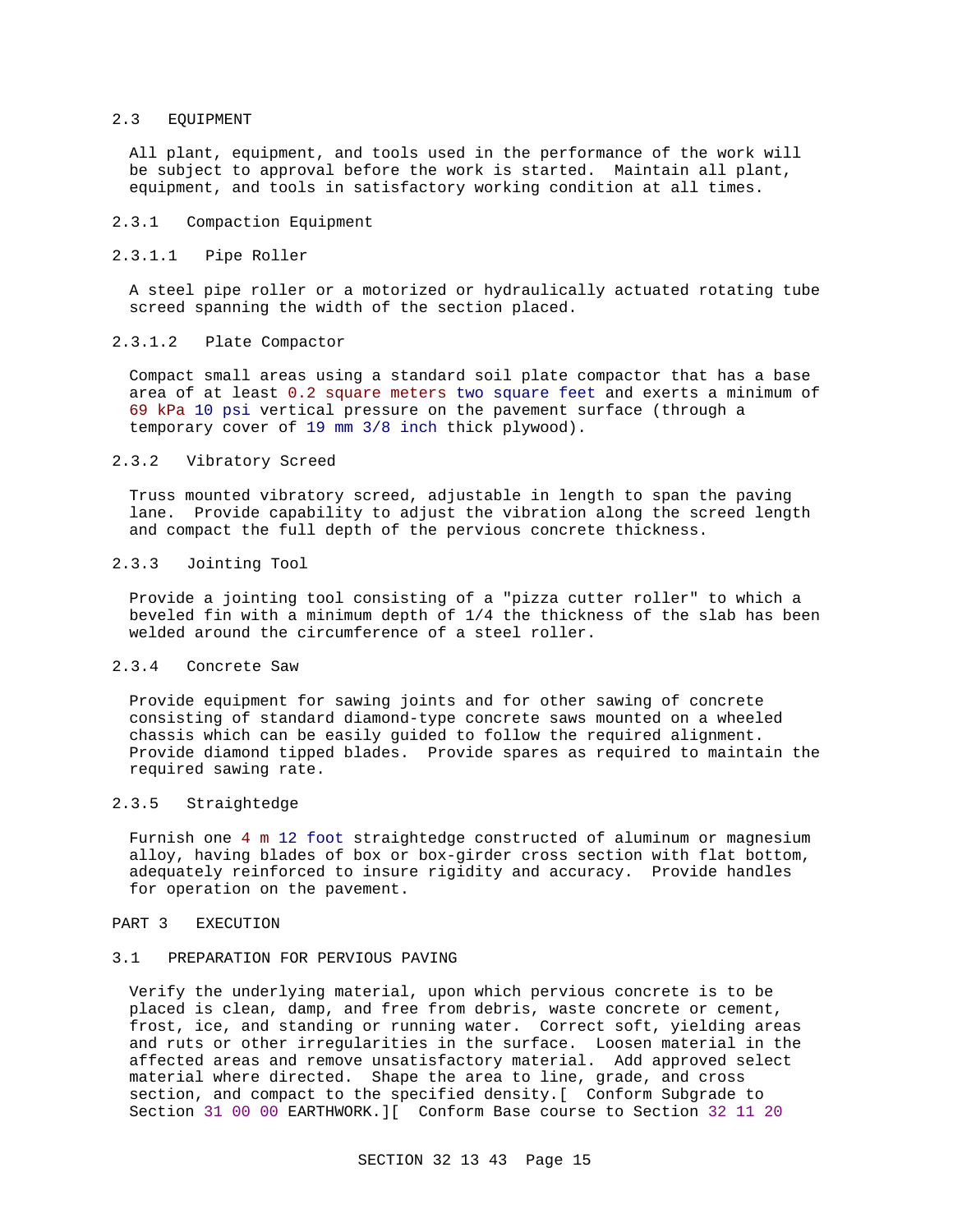[BASE COURSE FOR RIGID][ AND ][SUBBASE] [SELECT-MATERIAL] [FOR FLEXIBLE PAVING].] Rework and compact any underlying material disturbed by construction operations to specified density immediately in front of the pervious concrete placement.

#### 3.2 WEATHER LIMITATIONS

## 3.2.1 Inclement Weather

Do not commence placing operations when heavy rain or other damaging weather conditions appear imminent. At all times when placing pervious concrete, maintain on-site sufficient waterproof cover and means to rapidly place it over all unhardened concrete or concrete that might be damaged by rain. Suspend placement of concrete whenever rain, high winds, or other damaging weather commences to damage the surface or texture of the placed unhardened concrete, washes cement out of the concrete, or changes the water content of the surface concrete. Immediately cover and protect all unhardened concrete from the rain or other damaging weather. Completely remove and replace any area damaged by rain or other weather full depth.

# 3.2.2 Cold Weather

Do not place concrete when ambient temperature is below 5 degrees C 40 degrees F or when concrete is likely to be subjected to freezing temperatures within 24 hours without approval. If approval is granted, heat concrete materials so that the temperature of the concrete at placement is between 18 and 29 degrees C 65 and 80 degrees F. Methods of heating materials are subject to approval. Do not use heated mixing water. Follow practices found in ACI 306.1.

#### 3.2.3 Hot Weather

Maintain required concrete temperature in accordance with ACI 305.1 to prevent evaporation rate from exceeding 0.98 kg of water per square meter 0.2 pound of water per square foot of exposed concrete per hour. Cool ingredients before mixing or use other suitable means to control concrete temperature and prevent rapid drying of newly placed concrete. After placement, use fog spray or other suitable means to reduce the evaporation rate. Start curing within 20 minutes of concrete discharge. Cool underlying material by sprinkling lightly with water before placing concrete.

## 3.3 CONCRETE PRODUCTION

Batch, mix, and deliver pervious concrete in accordance with ACI 522.1.

#### 3.4 PAVING

#### 3.4.1 Paving Plan

Submit for approval a paving plan identifying the following items:

- a. A description of the placing and protection methods proposed when concrete is to be placed in or exposed to hot, cold, or rainy weather conditions.
- b. A detailed paving sequence plan and proposed paving pattern showing all planned construction joints.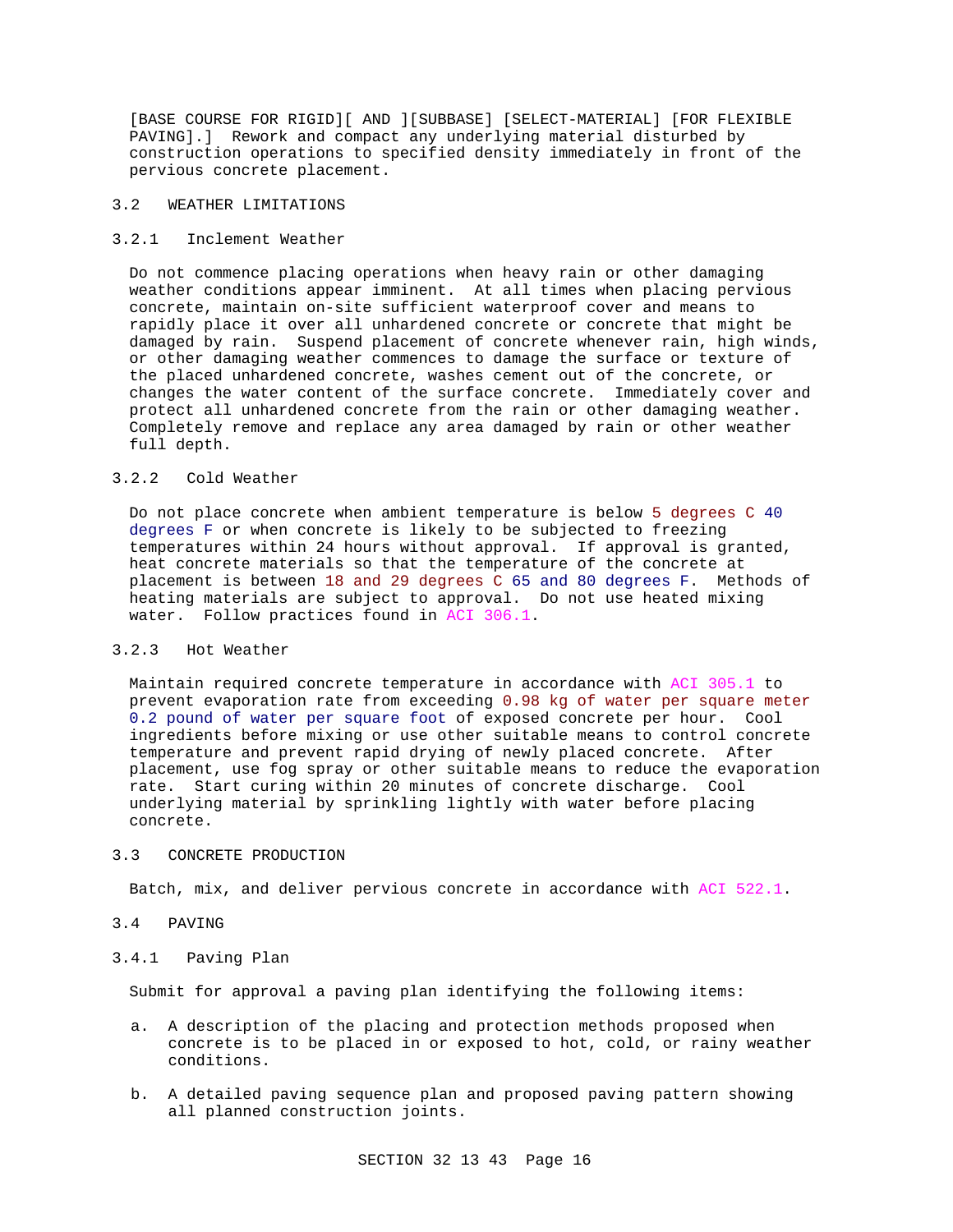c. Plan and equipment proposed to control alignment of formed or sawn joints within the specified tolerances.

#### 3.4.2 Placing

Comply with guidelines set in ACI 522.1 for placement of pervious concrete, except as modified herein. Do not exceed a free vertical drop of 1.5 m 5 feet. Deposit concrete either directly from the transporting equipment or by conveyor onto the pre-wetted subgrade or subbase, unless otherwise specified. Do not place concrete on frozen subgrade or subbase. Deposit the concrete between the forms to an approximately uniform height. Do not allow foot traffic on the fresh concrete. Place concrete continuously at a uniform rate, without damage to the grade and without unscheduled stops except for equipment failure or other emergencies. If this occurs within 3 m 10 feet of a previously placed expansion joint, remove concrete back to joint, repair any damage to grade, install a construction joint and continue placing concrete only after cause of the stop has been corrected. Spread the concrete using a come-along, square ended shovel, or rake. Strike off the concrete between forms using a vibrating screed. Other strike off devices may be submitted for Government approval. Remove riser strips immediately after strike off operations are complete.

#### 3.4.3 Fixed Form Paving

Use steel forms, except that wood forms may be used for curves having a radius of 45 m 150 feet or less, and for fillets. Forms may be built up with metal or wood, added only to the base, to provide an increase in depth of not more than 25 percent. Provide forms with the base width of the form not less than eight-tenths of the vertical height of the form, except that for forms 200 mm 8 inches or less in vertical height, provide forms with a base width not less than the vertical height of the form. Provide wood forms for curves and fillets that are adequate in strength and rigidly braced. Provide forms and anchors suitable to resist lateral pressures from compaction. Set forms on firm material cut true to grade so that each form section when placed will be firmly in contact with the underlying layer for its entire base. Do not set forms on blocks or on built-up spots of underlying material.[ Prior to setting forms for paving operations, demonstrate the proposed form setting procedures at an approved location and do not proceed further until the proposed method is approved.] Maintain forms in place at least 12 hours after the concrete has been placed. Remove forms without damaging the concrete.

#### 3.4.4 Operation

When paving between or adjacent to previously constructed pavement, make provisions to prevent damage to the previously constructed pavement, including keeping the existing pavement surface free of any debris.

#### 3.4.5 Compaction

Automatically control surface vibration so that it stops immediately as forward motion ceases. Do not permit excessive vibration. Tamp concrete in small, odd-shaped slabs or in locations inaccessible to the paver mounted vibration equipment. Do not use vibrators to transport or spread the concrete. After initial compaction, further smooth and compact concrete by means of hand-operated longitudinal rollers. Use rollers that are not less than 1.82 m 6 feet long and 200 mm 8 inches in diameter and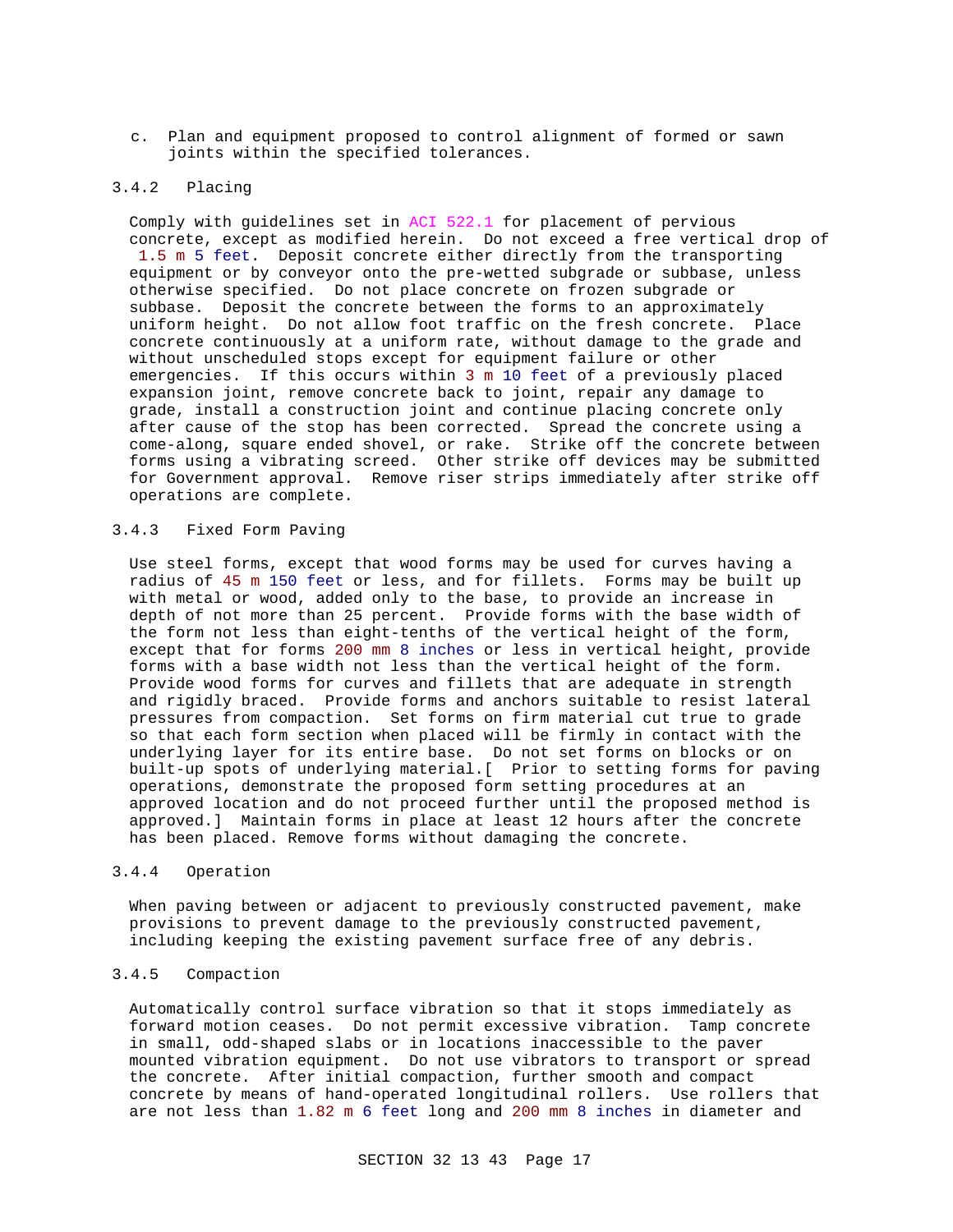stiffened to prevent flexing and warping. Operate the paving equipment to produce a thoroughly compacted concrete layer throughout, requiring no hand finishing, other than the use of jointing tools, except in very infrequent instances.

#### 3.5 FINISHING CONCRETE

Start finishing operations immediately after placement of concrete. Use finishing machine, except hand finishing may be used in emergencies and for concrete slabs in inaccessible locations or of such shapes or sizes that machine finishing is impracticable. Finish pavement surface on both sides of a joint to the same grade. Provide hand finishing equipment for use at all times.

#### 3.5.1 Fixed Form Finishing

Strike off and screed concrete to the required [crown] [slope] and cross-section. When using a static roller for consolidation, stiffen the roller to prevent flexing and warping. Do not permit excessive operation over an area, which will result in an excess of mortar and water being brought to the surface.

#### 3.5.1.1 Joint Finish

Before concrete is hardened, correct edge slump of pavement, exclusive of edge rounding, in excess of 6 mm 0.25 in. Finish concrete surface on each side of construction joints to the same plane, and correct deviations before newly placed concrete has hardened.

#### 3.5.2 Edging

Immediately after consolidation and jointing, carefully finish slab edges, including edges at formed joints, with an edge having a radius of not less than 6 mm 0.25 inch. Clean by removing loose fragments and soupy mortar from corners or edges of slabs which have crumbled.[ Install edge restraints of pervious systems per the drawings and manufacturer's recommendations.]

# 3.5.3 Jointing

Construct joints at the locations, depths, and width dimensions indicated on the project drawings or the approved shop drawings. Saw cut or use the jointing tool to form contraction joints in fresh concrete immediately after the concrete has been compacted to the specified depth and width. Extend expansion joints through the full depth of the pavement. Cut expansion material flush to grade after concrete has fully hardened and provide joint filler material as indicated or as approved on the shop drawings.

#### 3.6 CURING

Cure pervious concrete for a minimum of 7 days. Protect concrete adequately from injurious action by sun, rain, flowing water, [frost,] mechanical injury, tire marks and oil stains, and do not allow it to dry out from the time it is placed until the expiration of the minimum curing periods specified herein. Maintain temperature of air next to concrete above 5 degrees C 40 degrees F for the full curing periods.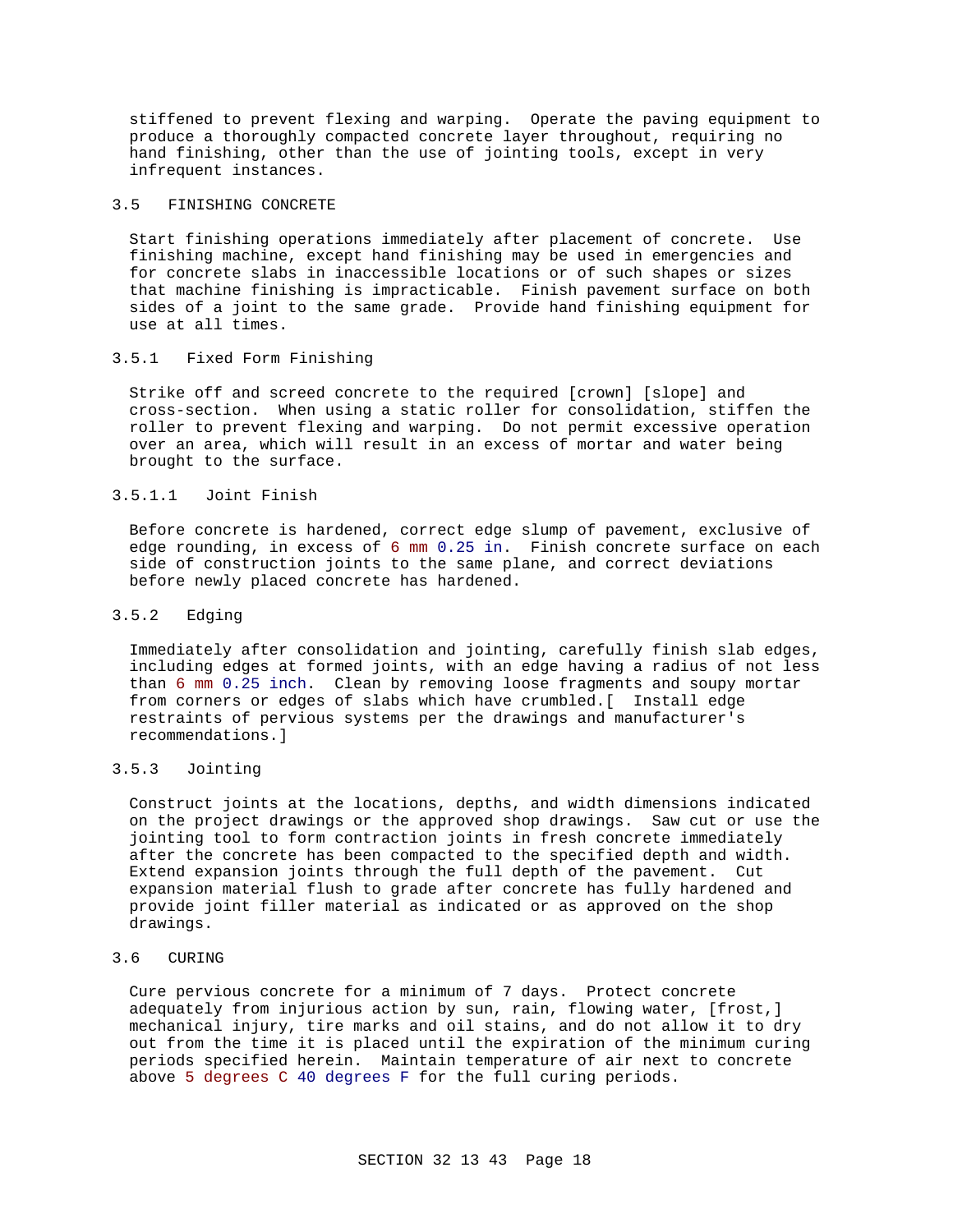#### 3.6.1 White-Polyethylene Sheet

Begin curing within 20 minutes of concrete discharge unless longer working time is approved. Lay sheets directly on concrete surface and overlap 300 mm 12 inches. Make sheeting not less than 600 mm 24 inches wider than concrete surface to be cured, and weight down on the edges, without using soil or debris, and over the transverse laps to form closed joints. Repair or replace sheets when damaged during curing. Check daily to assure sheets are soundly in place. If moisture evaporates, re-saturate concrete and replace polyethylene on pavement (limit re-saturation and re-placing no longer than 10 minutes per sheet).

#### 3.7 FIELD QUALITY CONTROL

#### 3.7.1 Sampling

Collect samples of fresh concrete in accordance with ASTM C172/C172M during each working day as required to perform tests specified herein.

#### 3.7.2 Consistency Tests

Conduct concrete density tests on the fresh concrete in accordance with ASTM C1688/C1688M. Take samples for density determination from concrete during placement. Perform tests at the beginning of a concrete placement operation and for each batch (minimum) or every 40 cubic meters 50 cubic yards (maximum) of concrete to ensure that specification requirements are met.

#### 3.7.3 Sample Cores

After a minimum of seven days following each placement, take three cores at random locations. Core hardened concrete panels in accordance with ASTM C42/C42M. Test thickness and density of the cores in accordance with ASTM C1542/C1542M and ASTM C1754/C1754M Drying Method B, respectively. Compute the tolerance for core thickness and density reported as the average of three cores of each test panel. Fill core holes with regular concrete or pre-mixed grout.

# 3.7.4 Field Infiltration Tests

After the curing period is complete, determine the infiltration rate of the pervious concrete in accordance with ASTM C1701/C1701M. Locate field infiltration tests at three random locations for each 930 square meters 10000 square feet of pervious concrete surface area. Determine the location of each test using GPS or other methods suitable to repeat testing during the life of the pavement. Submit the test results For Information Only.

# 3.7.5 Surface Testing

## **\*\*\*\*\*\*\*\*\*\*\*\*\*\*\*\*\*\*\*\*\*\*\*\*\*\*\*\*\*\*\*\*\*\*\*\*\*\*\*\*\*\*\*\*\*\*\*\*\*\*\*\*\*\*\*\*\*\*\*\*\*\*\*\*\*\*\*\*\*\*\*\*\*\* NOTE: Drawings should clearly show all pavement joint intersection elevations, and specific required deviations from a plane surface for such special features as crowns, drainage inlets, etc. \*\*\*\*\*\*\*\*\*\*\*\*\*\*\*\*\*\*\*\*\*\*\*\*\*\*\*\*\*\*\*\*\*\*\*\*\*\*\*\*\*\*\*\*\*\*\*\*\*\*\*\*\*\*\*\*\*\*\*\*\*\*\*\*\*\*\*\*\*\*\*\*\*\***

Perform surface testing for surface smoothness and plan grade as indicated below. Reference the measurements in accordance with paving lane